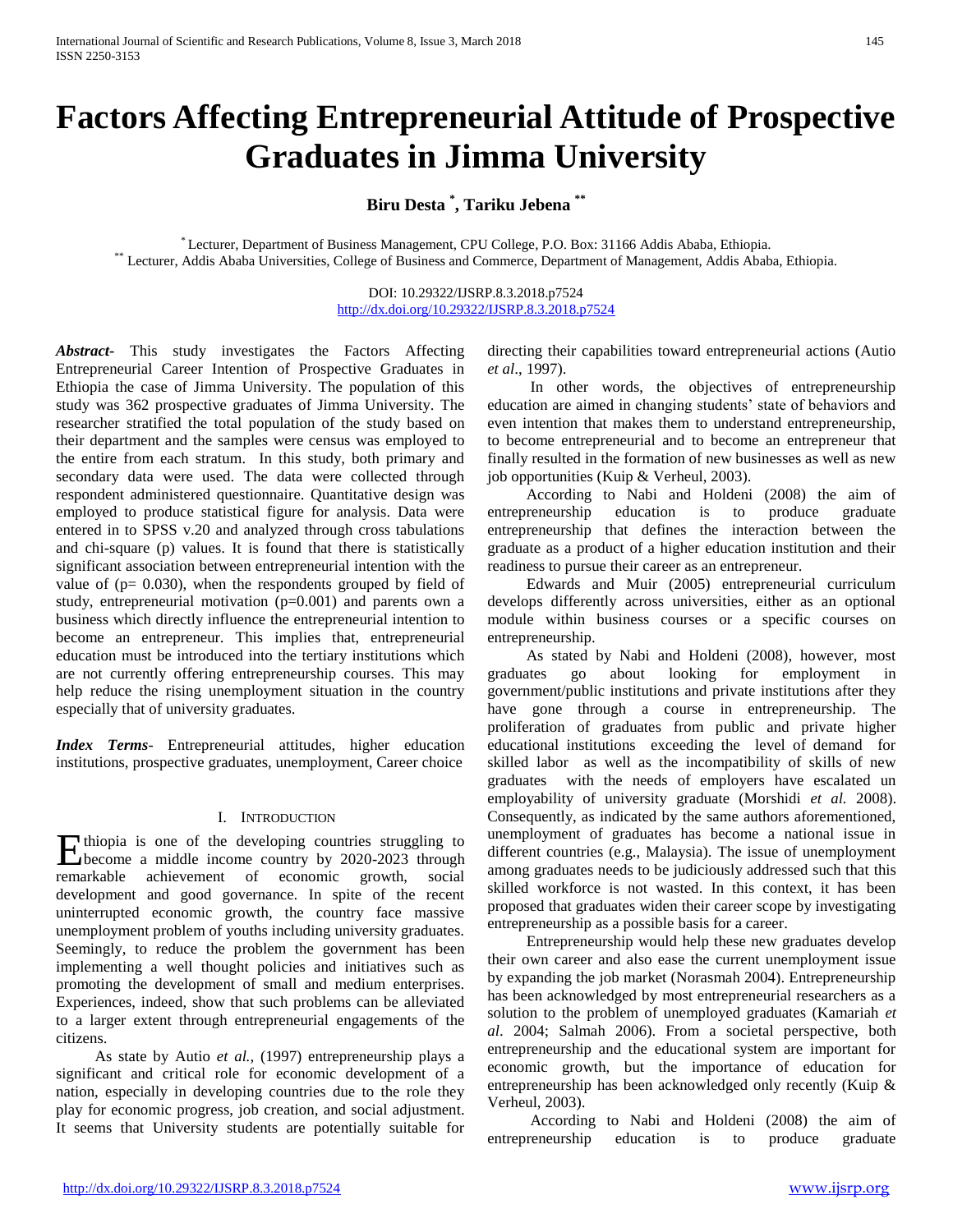entrepreneurship that defines the interaction between the graduate as a product of a higher education institution and their readiness to pursue their career as an entrepreneur. Apparently, in cognizance of the very fact, as stated by Edwards and Muir (2005) entrepreneurial curriculum develops differently across universities, either as an optional module within business courses or a specific courses on entrepreneurship.

 One of the most important steps in the field of developing entrepreneurship and self-employment among students is influencing their attitudes into this category. The entrepreneurial tendency is a condition in which a person tends to show entrepreneurial behavior in an independent business or organization. In fact, creating tendency towards self-employment in the entrepreneurial behavior of students is a necessary condition for them (Amiri & Moradi, 2009). Whenever people have more positive trend towards entrepreneurial activities, undoubtedly they understand entrepreneurship as possible action and their success are possible. Therefore, decision for entrepreneurship is the first and most important step in the process of starting a business and entrepreneurial behavior (Khosravi & Chizari, 2011).

 As Emmanuel *et al.* (2012) wrote that educational institutions can make positive contribution to improve the entrepreneurial orientation of the people by equipping them with the skills like; creativity, locus of control, ambitious drive to make them able to sense the opportunity and create the jobs for themselves and others in the society.

 Ethiopia is one of the least developed countries in the world however, through a series of progressive economic development plans; it has been registering substantial economic growth over the past few years. The assessment of entrepreneurial intention among the College prospective graduates is a necessity in order to identify their level of entrepreneurial orientation. This group of prospective graduates is very crucial as the springboard to the current entrepreneurs in Ethiopia's high-tech industries. A majority of these prospective graduates will immediately contribute more to the economic growth after they graduate, not as salary workers but as entrepreneurs. Could it be that Ethiopian university students lack entrepreneurial orientation and intention? What factors would enhance students" interest towards active entrepreneurial participation? What demographic factors influence entrepreneurial orientation? Seemingly, to reduce the problem the current government has been implementing a well thought policies and initiatives to support small and medium enterprises. Experiences, indeed, show that such problems can be alleviated to a larger extent through entrepreneurial engagements of the citizens. This research investigated the "factors affecting entrepreneurial career intention of prospective graduates in Ethiopia: the case of Jimma University".

 Jimma University (JU) is a public higher institute established in December 1999 by the amalgamation of Jimma College of Agriculture (founded in 1952) and Jimma institute of Health Science (established in 1983). The university though young for its age, has made remarkable and multifarious progresses in training, research and service provision since its establishment. Therefore, the university is making a valuable contribution to the overall development of the country by producing high-level professionals, by carrying out problem solving research and by providing service to the public [\(http://www.ju.edu.et\)](http://www.ju.edu.et/)

# II. OBJECTIVE OF THE STUDY

 The aim of this study is to investigate the factors affecting entrepreneurial attitude of prospective graduate's in Jimma University. The study specifically aims to examine entrepreneurial attitude of prospective graduates based on selected demographic variables, entrepreneurial career intention/aspiration and entrepreneurial perceived constraint of prospective graduates to start up their own business after graduation.

# III. MATERIALS AND METHODOLOGIES

 This study can be categorized a quantitative research design was employed to obtain information concerning the current status of the phenomena with the selected dependent and independent variables. In this research paper, both primary and secondary sources of data were used. The primary data was collected through questionnaires. Also, journals, internet, books and other related references were used as secondary data. The population of this study was Jimma University 3816 prospective graduates on undergraduate's regular program in 2012/13 Academic year.

# IV. RELIABILITY AND VALIDITY OF THE INSTRUMENT

 Reliability refers to the consistency or dependability of the measuring instrument. In order to test the reliability of the instrument the Cronbach's Alpha was applied. This model is used to measure internal consistency of the tools employed to get necessary data from respondents. As the result shows that the reliability of the instrument which employed for academic staff is ranging from 0.64 to 0.85. This implies that the reliability of the instrument is more than the acceptable standard in social science research. Validity, on the other hand, refers to the extent to which the measurement measures what is intended to measure with the objective of the study

# V. SAMPLE SIZE DETERMINATION AND SAMPLING **TECHNIQUE**

 The sampling techniques were stratified sampling. By taking in to consideration the number of employees in each college, the population was stratified. While determining the sample size the following formula was taken from Yamene (1967) and will be: A 95% confidence level and  $P = 5%$  are assumed for the Equation.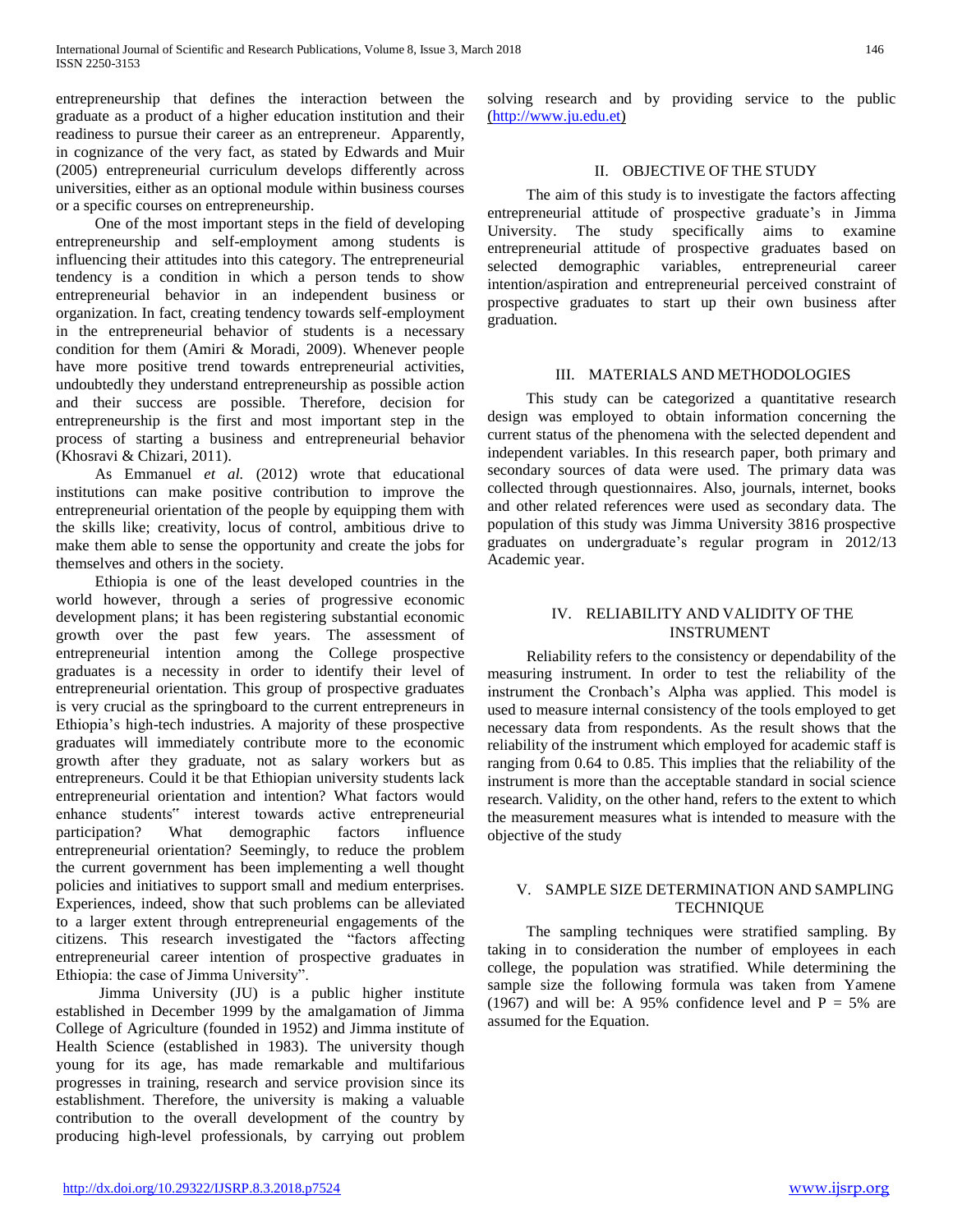International Journal of Scientific and Research Publications, Volume 8, Issue 3, March 2018 147 ISSN 2250-3153

$$
n = \frac{N}{1 + N(e^{2})}
$$

$$
n = \frac{3816}{1 + 3816(0.05^{2})}
$$

 $n = 362$ 

**Where**  $n = i$  is the sample size

 $N = i$  s the population size, and

 The sample size was 362 prospective graduates from the total population. The number of samples was determined proportionally by considering the number of prospective graduates in each college of the university. The sample sizes are shown in the following table 1.

 $e = i$  s the level of precision or significance level.

| <b>Stratum</b>                                 | <b>Total number</b> | No. of sample |
|------------------------------------------------|---------------------|---------------|
| College of Engineering and Technology          | 726                 | 69            |
| College of Public Health and Medical Science   | 595                 | 56            |
| College of Social Science and Law              | 859                 | 82            |
| College of Natural Science                     | 426                 | 40            |
| College of Business and Economics              | 647                 | 62            |
| College of Agriculture and Veterinary Medicine | 563                 | 53            |
| <b>Total</b>                                   | 3816                | <u>362</u>    |

**Table 1. Sample Size Determination**

Source (Survey, 2013)

A set of questionnaire anchored on five-point scales is designed as to measure the demographic variables, motivation of entrepreneurship, general attitudes, perceived constraint and intention. The interplay between the aforementioned constructs was incorporated with following null-hypotheses accordingly:*,*

H1: There is significantly difference in Entrepreneurial Intention by Age.

H2: There is significantly difference in Entrepreneurial Intention by Field of Study.

H3: There is significantly difference in Entrepreneurial Intention by Gender.

H4: There is significantly difference in Entrepreneurial Intention by Parent's Occupation.

H5: There is significantly difference in Entrepreneurial Intention by Entrepreneurial motivation.

H6: There is significantly difference in Entrepreneurial Intention by Entrepreneurial perceived constraint.

#### VI. ANALYSIS OF DATA

 The data were collected and entered to statistical package for social science (SPSS) version 20 The level of significance is determined as 0.05. Later the data were cleaned and coded for further analysis. After validity and reliability analyses, the factors were further tested using standard deviations and chi-square (p) values have been applied to analyze the data. This was followed with the presentation to generate frequency tables, cross tabulations and descriptive statistical values such as mean, standard deviations, T-test and chi-square (p) values to test for association between two categorical variables. The dependent variable in the study is career intention of the prospective graduates, while the independent variables are the gender, age, study of the program, entrepreneurial perceived constraint, entrepreneurial attitudes**,** and parent's profession.

# VII. RESULTS AND DISCUSSION

#### **Demographic characteristics of respondents**

 The demographic characteristics of the respondents are shown below in terms of age, gender, program of the study, entrepreneurial motivation, entrepreneurial perceived constraint, parent's profession.

# **Table (2): frequency distribution of the prospective graduates' personal characteristics**

| <b>Demographic variables</b> |                   | <b>Items</b> | Frequency |              |              | Percentage |
|------------------------------|-------------------|--------------|-----------|--------------|--------------|------------|
| <b>Age Category</b>          | $15-20$           |              |           | 49           | 13.5%        |            |
|                              | $21 - 25$         |              |           | 313          | 86.5%        |            |
|                              | <b>Total</b>      |              |           | <b>Total</b> | <b>100.0</b> |            |
| Gender                       | Male              |              |           | 239          | 66.0         |            |
|                              | Female            |              |           | 123          | 34.0         |            |
|                              | <b>Total</b>      |              |           | <b>Total</b> | 100.0        |            |
|                              | Third Year        |              |           | 225          | 62.2         |            |
| <b>Academic Year</b>         | Fourth Year       |              |           | 67           | 18.5         |            |
|                              | <b>Fifth Year</b> |              |           | 70           | 19.3         |            |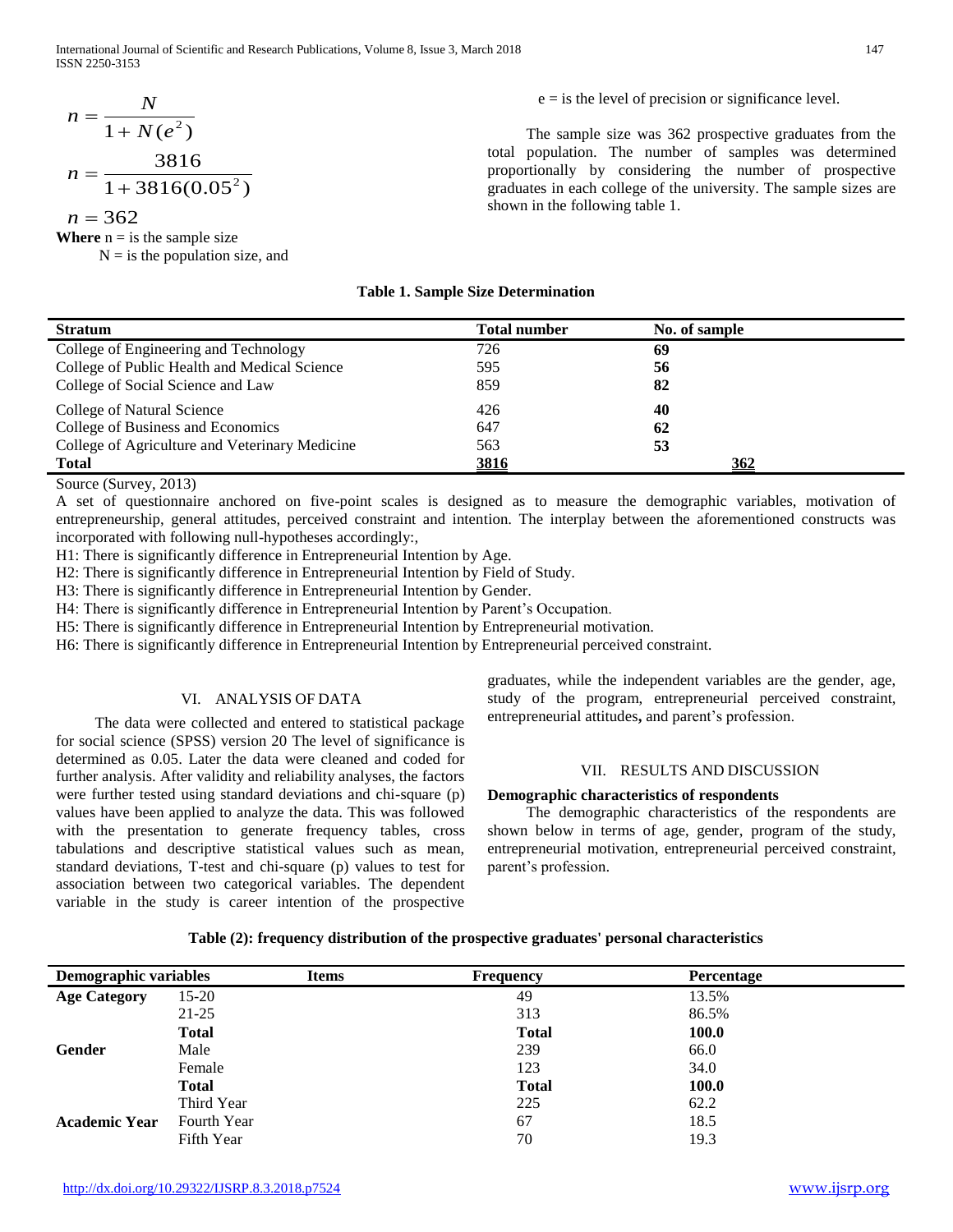International Journal of Scientific and Research Publications, Volume 8, Issue 3, March 2018 148 ISSN 2250-3153

|                           | <b>Total</b>               |                                                | 362 | 100.0 |
|---------------------------|----------------------------|------------------------------------------------|-----|-------|
| of<br>Program<br>study    |                            | College of Engineering and Technology          | 69  | 19.1  |
|                           |                            | College of Public Health and Medical Science   | 56  | 15.5  |
|                           |                            | College of Agriculture and Veterinary Medicine | 53  | 14.6  |
|                           |                            | College of Business and Economics              | 62  | 17.1  |
|                           | College of Natural Science |                                                | 40  | 11.0  |
|                           |                            | College of Social Science and Law              | 82  | 22.7  |
|                           |                            | <b>Total</b>                                   | 362 | 100.0 |
| <b>Parents Profession</b> |                            | Farmer                                         | 84  | 23.2  |
|                           |                            | Non Government Organization                    | 56  | 15.5  |
|                           |                            | Entrepreneur                                   | 72  | 19.9  |
|                           |                            | Administrative employee                        | 74  | 20.4  |
|                           |                            | Private sector employee                        | 45  | 12.4  |
|                           |                            | Other                                          | 31  | 8.6   |
|                           | <b>Total</b>               |                                                | 362 | 100.0 |

Source (Survey, 2013)

 As indicated in table 2, the majority of the sample (239) or 66 % was male, while the remaining 34 % (123) was female respondents. The age category of respondent in this study were represented by the 21 to 25 age group and the 15 to 20 years age group (refer to table 2) where 86.5% and 13.5% were recorded respectively. As can been seen from the results shows for the proportion of the respondents' program of study, 22.7 per cent or 82 respondents' were studying in the college of Social Science and Law, 19.1 per cent or 69 of the respondents were studying in the Jimma Institute of Technology, 15.5 per cent or 56 of the respondents were studying in the College of Public Health and Medical Science, 14.6 per cent or 53 of the respondents were studying in College of Agriculture and Veterinary Medicine, 14.6 per cent or 62 of the respondents were studying in the college of Business and Economics and only 11 per cent or 40 respondents were studying in the College of Natural Science at the university.

As it is clearly indicated in table that pertaining to the respondents' parents' profession, most of their fathers have been working as farmer (23.2 per cent; n=84) compared to their mothers who were unemployed (or households) (29per cent; n=105). Administrative employee was ranked in the second higher by the respondents for their fathers' current occupations (20.4 per cent; n=74) and being a private sector employee.

# VIII. DETERMINE THE FACTORS AFFECTING PROSPECTIVE GRADUATES ENTREPRENEURIAL CAREER INTENTION

**Factors Affecting Entrepreneurial Career Intention of Prospective Graduates** 

| <b>Independent Variable</b>   | <b>Dependent Variable</b>        | <b>Chi-Square</b> | Significant level<br>(p) |
|-------------------------------|----------------------------------|-------------------|--------------------------|
| Age Category                  | Entrepreneurial career intention | $.054^{\circ}$    | 0.817                    |
| Gender                        | Entrepreneurial career intention | $2.631^a$         | 0.105                    |
| <b>Parents Monthly Income</b> | Entrepreneurial career intention | $1.774^a$         | 0.183                    |
| <b>Parents Occupation</b>     | Entrepreneurial career intention | $0.802^{\rm a}$   | 0.370                    |
| Source (Survey, 2015)         |                                  |                   |                          |

|  | Table 1: The relationship between entrepreneurial intentions by demographic variables |  |  |
|--|---------------------------------------------------------------------------------------|--|--|
|--|---------------------------------------------------------------------------------------|--|--|

 The results on independent sample chi-square test indicate that four demographic variables, i.e., Age, gender, parent's monthly income, and parent's occupation, have no significant relationship with entrepreneurial intention. As observed in Table the P-value of each variable of relation is great than 0.05, all are

not significant at this level. The findings support earlier findings of Tamizharasi and Panchanatham (2010) who found that there is no association between the level of entrepreneurial attitudes and their age, which is consistent with the researcher finding.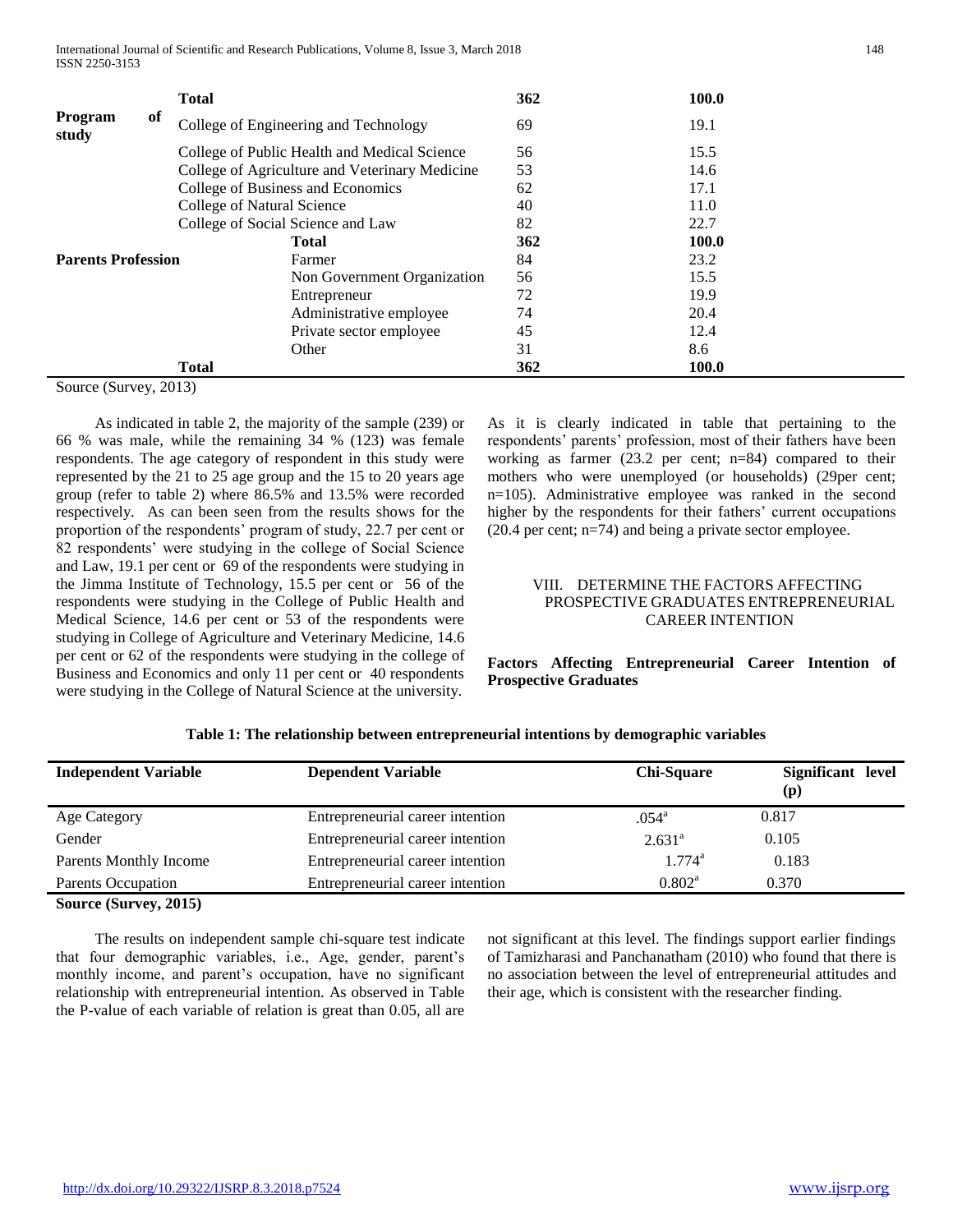| <b>Independent Variable</b> | <b>Dependent Variable</b>        | <b>Chi-Square</b>     | Significant level (p) |
|-----------------------------|----------------------------------|-----------------------|-----------------------|
|                             |                                  |                       |                       |
| Field of Study              | Entrepreneurial career intention | $69.24^{\rm a}$       | 0.030                 |
| Parents own a Business      | Entrepreneurial career intention | $87.524$ <sup>a</sup> | 0.001                 |
| Source (Survey, 2015)       |                                  |                       |                       |

**Table 2: Relationship between entrepreneurial intentions by field of study and parents own business classification**

 As observed from the above table there was statistically significant (Chi=69.24<sup>a</sup>; p= 0.030), (Chi=87.524; p= 0.001) association between entrepreneurial intentions by study and parents own business. This findings is similar to Peterman and Kennedy (2003) finding**,** it is important to offer entrepreneurship courses to all University students so as to improve their entrepreneurial attitude since it give exposure to entrepreneurship orientations. This finding is also one and the same with Mentoor and Friedrich (2007) finding, they found out that there was a positive entrepreneurial attitude, but the curricula at the institutions of higher learning drive the employee culture rather than the self employment culture. This finding is also consistent with the findings of Herrington *et al*., (2009) highlighted that

entrepreneurship education can have an influence on self confidence about their ability to start a business, understanding of financial and business issues, desire to start their own business, and desire to further studies at institutions of higher learning. The entrepreneurial intention has a positive and significant relationship with college environment and this has been recognized as one of the critical factors that help students to understand and advance an entrepreneurial attitude. Thus it is insufficient for college to just introduce courses on theory emphasizing entrepreneurship, but it needs to develop suitable educational programs to prepare students for future entrepreneurship.

| <b>Independent Variable</b>       | <b>Dependent Variable</b>        | <b>Chi-Square</b>   | Significant level (p) |
|-----------------------------------|----------------------------------|---------------------|-----------------------|
| <b>Entrepreneurial Motivation</b> | Entrepreneurial career intention | 99.724 <sup>a</sup> | 0.000                 |
| Source (Survey, 2015)             |                                  |                     |                       |

 As depicted in the above table, prospective graduates (84) viewed entrepreneurship as an attractive career choice importantly. There were significant relationship between prospective graduate's entrepreneurial motivation and entrepreneurial career intention to become entrepreneurs. This finding supports the findings of earlier study carried out by global entrepreneurship monitor (2004) there are various reasons why young people decide to start a business, relating to their living circumstances, their personal attitudes, preferences and objectives and their particular interests and individual strengths. The finding of the present study supports earlier findings of

Bosma and Levie (2009) more important is that if the national attitudes toward entrepreneurship are positive, this will generate cultural support, help, financial resources, and networking benefits to those who are already entrepreneurs or want to start a business. Goodbody (2002) found out that 15% of the undergraduates surveyed indicated that, if given the option, they would prefer to be self-employed rather than work for someone else. These students also excited being their own boss, personal satisfaction, having control and a supportive policy environment for entrepreneurship as their main motivational factors.

**Table 4: The Relationship between Entrepreneurial Intentions by Entrepreneurial Perceived constraint**

| <b>Independent Variable</b>                                                         | <b>Dependent Variable</b>        | <b>Chi-Square</b> | Significant level (p) |
|-------------------------------------------------------------------------------------|----------------------------------|-------------------|-----------------------|
| Perceived entrepreneurial constraint                                                | Entrepreneurial career intention | $17.631^{\circ}$  | 0.527                 |
| $\mathcal{L}_{\text{oumon}}(\mathcal{C}_{\text{untrion}}, \mathcal{D}(\mathcal{C})$ |                                  |                   |                       |

# **Source (Survey, 2015)**

 As observed from the above table there was no statistically significant difference between entrepreneurial intentions by entrepreneurial perceived constraint. This finding is not supported by earlier findings of global entrepreneurship monitor (2004) there are various reasons why young people decide to start a business, relating to their living circumstances, their personal attitudes, preferences and objectives and their particular interests and individual strengths. The finding is not supported by the findings of Goodbody (2002), given the option student would prefer to be self-employed rather than work for someone else. Thus students are also exited by being their own boss, personal satisfaction, making their name, having control and a supportive policy environment for entrepreneurship as their main motivational factors.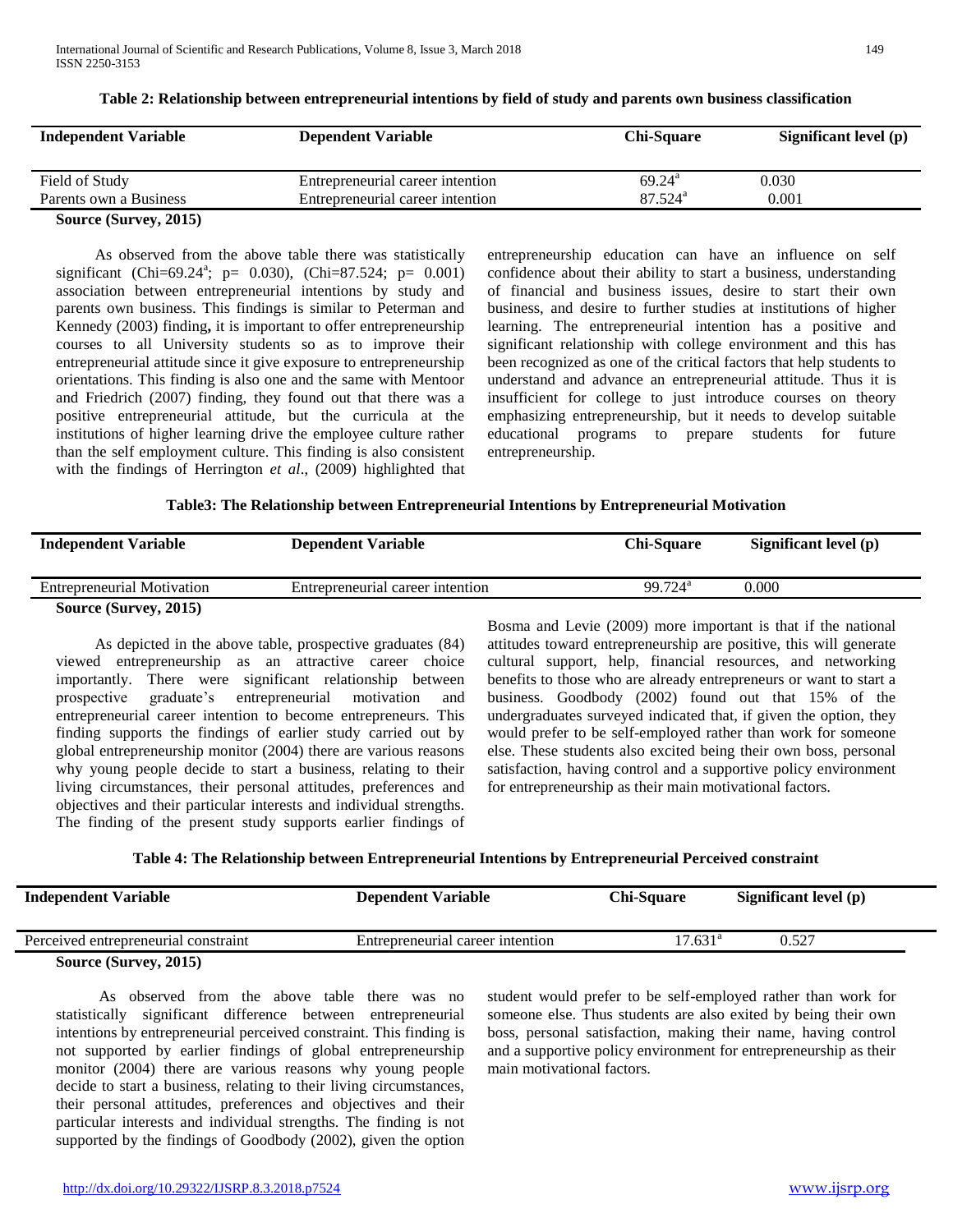# IX. RECOMMENDATIONS

 The conclusions made on the factors affecting entrepreneurial attitude of prospective graduates including the ability to better understanding on entrepreneurship, willingness to start a business soon after graduation. The management of the university the university should introduce entrepreneurship to promote awareness as part of the curriculum across all colleges and institution in such a way that it changes the attitudes of prospective graduates to the extent that they perceive job creation as the correct ideology of life. The university should be implemented entrepreneurial internship program (getting ready for Entrepreneur for a one month) if Entrepreneurship will be offered as a required subject in the Bachelor degree curriculum in order to build on planning and decision making skills and apply critical thinking to idea generation and evaluation for their business. The University should establish a bureau for small business development; assess local needs, social entrepreneurship, and office of innovation to provide support to the aspiring entrepreneur as well as prospective graduates. The University should be use better media coverage on entrepreneurship on various Media [the community radio station host talk shows, TV, News Papers, magazines, etc] through open discussion forum and celebrate the success stories by involving University professors, and others with the required expertise on the subject matter this can play a crucial role in stimulating the prospective graduates towards entrepreneurship. The University should be arrange campaigns, events, competitions and awards on idea or opportunity identification, business plan development can help to address the fear factor which prevents prospective graduates from becoming entrepreneurs. The notion that only government can provide jobs should be reduced through awareness campaign by all stakeholders. Graduates must be encouraged to take entrepreneurship as a career option rather than depending on government and the private sector for employment.

### X. FUTUR RESEARCH

 The findings of this research contribute to the growing body of literature on entrepreneurial attitude of prospective graduate's in Jimma University therefore; it is recommended that further research the following topics concerning the factors affecting entrepreneurial attitudes of prospective graduates. Future research should include public and private universities which are analogues institutions so that larger and diverse sample could be used to support the findings in these studies and also improve generalization of the findings. Finally, it would be of benefit when considering these recommendations for future study to take into consideration the advantage that could be gained by employing a qualitative methodology in addition to the quantitative research process. Such an approach would achieve a more in-depth exploration into prospective graduate's attitudes towards and perceptions of entrepreneurship leading to a deeper understanding and insight the subject matter very well and to come up with recommendations based on findings with a better scope/coverage in area and topic concerns.

#### ACKNOWLEDGEMENTS

 First and foremost, I want to give my thanks to Almighty God. Next, I would like to extend my heartfelt thanks to both Dessalew Asratie (PhD Candidates), Addis Ababa University and Tariku Jebena (PhD), College of Commerce, Addis Ababa University, for their willingness to provide me with technical support and for their invaluable scientific inputs . Special appreciations and great thanks also go to CPU College Research and Publication Office for its big all sided financial support and motivation for the successful completion of this study. I am also indebted to all respondents to this study who spent their precious time to answer each question in my questionnaire. Finally, my heartfelt thanks also go to my wife, Mrs. Banchayehu Tessema (PhD Candidates) International Development Studies), Wageningen University, The Netherlands, for providing me with technical inputs t and for her valuable and constructive comments during the course of the study and writing up the paper..

#### **REFERENCES**

- [1] Abdul Razaq Ahmad. (Ed.). *Mahasiswa Abad 21*. Bangi: Education Faculty University Kebangsaan Malaysia. Chapter 16. pp. 201 – 216.
- [2] Amiri A,, & Moradi Y. (2009). The survey of entrepreneurial attitudes and barriers of students. *Quarterly Journal of Research and Planing in Higher Education, 14* (3): 45-67.
- [3] Autio, E., Keeley, R. H., Klofsten, M. and Ulfdtedt, T. (1997). *Entrepreneurial intent among students: Testing an intent model in Asia, Scandinavia, and USA*. Frontier of Entrepreneurship Research, 133-147.
- [4] Autio, E., Keeley, R.H., Klofsten, M. and Ulfstedt, T. (1997), "Entrepreneurial intent among students: testing an intent model in Asia, Scandinavia and USA", Frontiers of Entrepreneurship Research, Babson Conference Proceedings, available at[: www.babson.edu/entrep/fer](http://www.babson.edu/entrep/fer)
- [5] Backes-Gellner, U. and Werner, A. (2007), Entrepreneurial signaling via education: A success factor in innovative start-ups, Small Business Economics, Dordrecht, Jun, Vol.29, Iss. 1-2, p 173-196.
- [6] Bosma, N. & Levie, J. (2009). *The global entrepreneurship monitor global report*. University Desarrollo, Santiago, Chile.
- [7] Chrisman, J. J., Hynes, T., & Fraser, S. (1995). Faculty entrepreneurship and economic development: The Case of the University of Calgary. Journal Business Venturing, 10(4), 267–281.
- [8] Edwards, L. J. and E. J. Muir (2005). "Promoting entrepreneurship at the University of Glamorgan through formal and informal learning." Journal of Small Business and Enterprise Development 12(4): 613-626.
- [9] Emmanuel, E. A. O., Dazala, I., & Daniel, J. (2012). Entrepreneurship Education and Attitude of Undergraduate Students to Self Employment in Mubi, Adamawa State, Nigeria. Journal of Education and Practice, 3(8), 95- 102.
- [10] Gibson, S.G., Harris, M.L., & Barber III, D. (2008). An examination of entrepreneurial personality factors in a Brazilian student population. *Proceedings of Southeast Annual Meeting, October 2008*.
- [11] Shanan G., etal (2010).Investigating the entrepreneurial attitude of African Americans: A study of young adults. *Journal of Small Business Institute® National Conference Proceeding*, *34* (1)101-111.
- [12] Good body Economic Consultants. (2002) *Entrepreneurship in Ireland.*  Good body publications, Dublin.
- [13] Herrington, M., Kew, J., & Kew, P. (2009). *Tracking entrepreneurship in South Africa: A GEM perspective.* Cape Town: University of Cape Town.
- [14] Kamariah Othman, Yaacob Anas and Wan Jamaliah Wan Jusoh. (2004). A Study of Entrepreneurial Intention Among Young Malaysian: A Case Study of Universiti Tenaga Nasional (UNITEN) Student. *The 3rd International Conference on SMEs in a Global Economy: Economic Resilience in East Asia- Role of SMEsand Stakeholders* proceedings*.* Holiday Villa Subang. 6- 7 July.